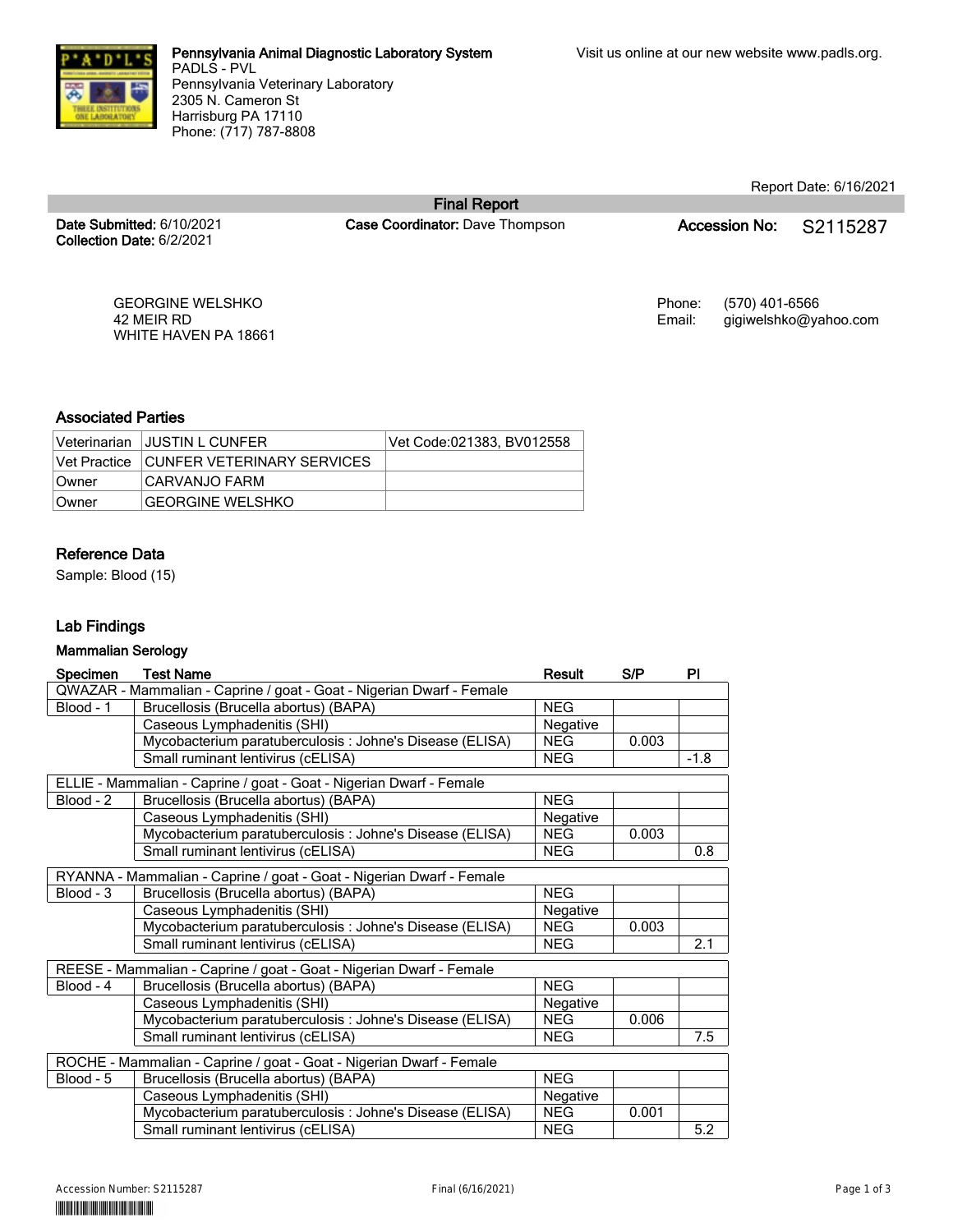

**Pennsylvania Animal Diagnostic Laboratory System** PADLS - PVL Pennsylvania Veterinary Laboratory 2305 N. Cameron St Harrisburg PA 17110 Phone: (717) 787-8808

| Specimen   | <b>Test Name</b>                                                                               | <b>Result</b>            | S/P      | PI     |
|------------|------------------------------------------------------------------------------------------------|--------------------------|----------|--------|
|            | RICKI - Mammalian - Caprine / goat - Goat - Nigerian Dwarf - Female                            |                          |          |        |
| Blood - 6  | Brucellosis (Brucella abortus) (BAPA)                                                          | <b>NEG</b>               |          |        |
|            | Caseous Lymphadenitis (SHI)                                                                    | Negative                 |          |        |
|            | Mycobacterium paratuberculosis : Johne's Disease (ELISA)                                       | <b>NEG</b>               | $-0.001$ |        |
|            | Small ruminant lentivirus (cELISA)                                                             | <b>NEG</b>               |          | $-2.2$ |
|            |                                                                                                |                          |          |        |
|            | NUTTY - Mammalian - Caprine / goat - Goat - Nigerian Dwarf - Female                            |                          |          |        |
| Blood - 7  | Brucellosis (Brucella abortus) (BAPA)                                                          | <b>NEG</b>               |          |        |
|            | Caseous Lymphadenitis (SHI)                                                                    | Negative                 |          |        |
|            | Mycobacterium paratuberculosis : Johne's Disease (ELISA)                                       | <b>NEG</b>               | 0.003    |        |
|            | Small ruminant lentivirus (cELISA)                                                             | <b>NEG</b>               |          | $-7.3$ |
|            | ZEVITA - Mammalian - Caprine / goat - Goat - Nigerian Dwarf - Female                           |                          |          |        |
| Blood - 8  | Brucellosis (Brucella abortus) (BAPA)                                                          | <b>NEG</b>               |          |        |
|            | Caseous Lymphadenitis (SHI)                                                                    | Negative                 |          |        |
|            | Mycobacterium paratuberculosis : Johne's Disease (ELISA)                                       | <b>NEG</b>               | 0.019    |        |
|            | Small ruminant lentivirus (cELISA)                                                             | <b>NEG</b>               |          | 0.4    |
|            |                                                                                                |                          |          |        |
| Blood - 9  | DESTINY - Mammalian - Caprine / goat - Goat - Nigerian Dwarf - Female                          | <b>NEG</b>               |          |        |
|            | Brucellosis (Brucella abortus) (BAPA)                                                          |                          |          |        |
|            | Caseous Lymphadenitis (SHI)                                                                    | Negative                 |          |        |
|            | Mycobacterium paratuberculosis : Johne's Disease (ELISA)                                       | <b>NEG</b>               | 0.012    |        |
|            | Small ruminant lentivirus (cELISA)                                                             | <b>NEG</b>               |          | $-4.0$ |
|            | BUTTERS - Mammalian - Caprine / goat - Goat - Nigerian Dwarf - Female                          |                          |          |        |
| Blood - 10 | Brucellosis (Brucella abortus) (BAPA)                                                          | <b>NEG</b>               |          |        |
|            | Caseous Lymphadenitis (SHI)                                                                    | Negative                 |          |        |
|            | Mycobacterium paratuberculosis : Johne's Disease (ELISA)                                       | <b>NEG</b>               | 0.008    |        |
|            | Small ruminant lentivirus (cELISA)                                                             | <b>NEG</b>               |          | 0.1    |
|            |                                                                                                |                          |          |        |
| Blood - 11 | SUESI - Mammalian - Caprine / goat - Goat - Nigerian Dwarf - Female                            | <b>NEG</b>               |          |        |
|            | Brucellosis (Brucella abortus) (BAPA)                                                          |                          |          |        |
|            | Caseous Lymphadenitis (SHI)                                                                    | Negative                 |          |        |
|            | Mycobacterium paratuberculosis : Johne's Disease (ELISA)                                       | <b>NEG</b>               | 0.003    |        |
|            | Small ruminant lentivirus (cELISA)                                                             | <b>NEG</b>               |          | $-1.1$ |
|            | PENTA - Mammalian - Caprine / goat - Goat - Nigerian Dwarf - Female                            |                          |          |        |
| Blood - 12 | Brucellosis (Brucella abortus) (BAPA)                                                          | <b>NEG</b>               |          |        |
|            | Caseous Lymphadenitis (SHI)                                                                    | Negative                 |          |        |
|            | Mycobacterium paratuberculosis : Johne's Disease (ELISA)                                       | <b>NEG</b>               | 0.001    |        |
|            | Small ruminant lentivirus (cELISA)                                                             | <b>NEG</b>               |          | $-3.6$ |
|            | BELLE - Mammalian - Caprine / goat - Goat - Nigerian Dwarf - Female                            |                          |          |        |
| Blood - 13 | Brucellosis (Brucella abortus) (BAPA)                                                          | <b>NEG</b>               |          |        |
|            | Caseous Lymphadenitis (SHI)                                                                    | Negative                 |          |        |
|            | Mycobacterium paratuberculosis : Johne's Disease (ELISA)                                       | <b>NEG</b>               | 0.006    |        |
|            | Small ruminant lentivirus (cELISA)                                                             | <b>NEG</b>               |          | 1.5    |
|            |                                                                                                |                          |          |        |
|            | ADDY - Mammalian - Caprine / goat - Goat - Nigerian Dwarf - Female                             |                          |          |        |
| Blood - 14 | Brucellosis (Brucella abortus) (BAPA)                                                          | <b>NEG</b>               |          |        |
|            | Caseous Lymphadenitis (SHI)                                                                    | Negative                 |          |        |
|            | Mycobacterium paratuberculosis : Johne's Disease (ELISA)                                       | <b>NEG</b>               | 0.001    |        |
|            | Small ruminant lentivirus (cELISA)                                                             | NEG                      |          | $-0.6$ |
|            |                                                                                                |                          |          |        |
|            |                                                                                                |                          |          |        |
|            | ELSA - Mammalian - Caprine / goat - Goat - Nigerian Dwarf - Female                             |                          |          |        |
| Blood - 15 | Brucellosis (Brucella abortus) (BAPA)                                                          | <b>NEG</b>               |          |        |
|            | Caseous Lymphadenitis (SHI)                                                                    | Negative                 |          |        |
|            | Mycobacterium paratuberculosis : Johne's Disease (ELISA)<br>Small ruminant lentivirus (cELISA) | <b>NEG</b><br><b>NEG</b> | 0.003    | 0.1    |

lentivirus(cELISA):

The Small Ruminant Lentivirus (SRLV) Antibody Test Kit, cELISA is a competitive, enzyme-linked, immunosorbent assay that detects antibodies to caprine arthritis encephalitis (CAEV) in goat sera or ovine progressive pneumonia virus (OPPV) in sheep sera. Serum samples with percent inhibition (PI) of equal to or greater than 35%, are classified "POSITIVE". Serum samples with percent inhibition (PI) of less than 35%, are classified as "NEGATIVE".